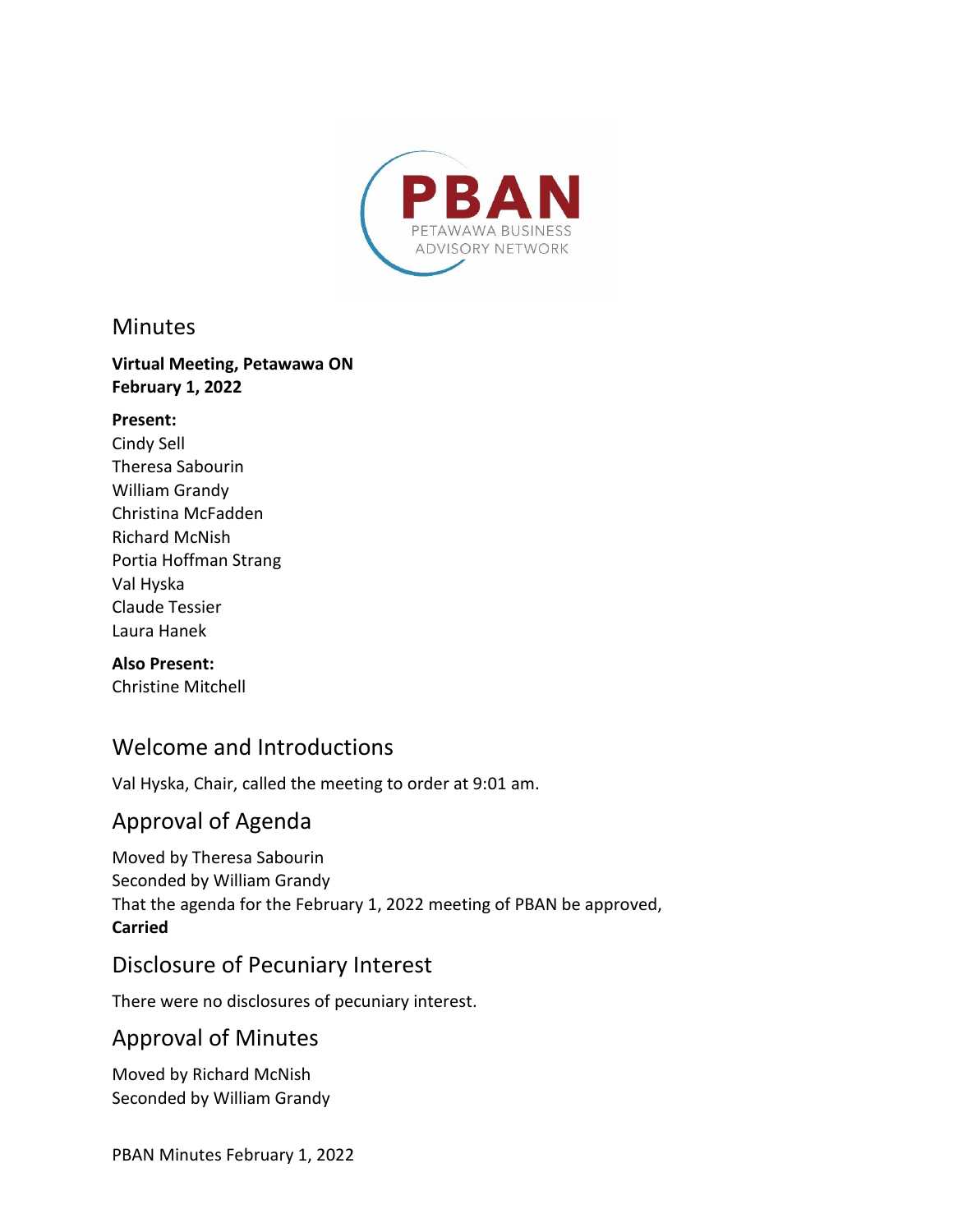That the minutes of January 11, 2021, be approved, as amended, to correct attendance. **Carried**

#### Old Business

1. Business Grants/Programs and Resources

Christine reported that an e-news document was created and circulated on January 18, 2022. The following programs or resources are available to businesses and affiliate organizations.

- I. **Advanced Manufacturing and Innovation Competitiveness (AMIC)**: This [Advanced](https://www.ontario.ca/page/regional-development-program-advanced-manufacturing-and-innovation-competitiveness-stream)  [Manufacturing fund](https://www.ontario.ca/page/regional-development-program-advanced-manufacturing-and-innovation-competitiveness-stream) is designed to help companies get the tools, technology and talent they need to grow, compete and innovate in an increasingly competitive global market. This program is accepting applications until February  $10^{th}$ .
- II. **Canada Digital Adoption Program (CDAP)**: Expected to be released in early 2022 this new Canada Digital [Adoption](https://www.ic.gc.ca/eic/site/152.nsf/eng/home) Program (CDAP) will provide \$1.4 billion in grants and 0% loans to help small and medium-sized Canadian businesses (SME) digitize their businesses. [Stream](https://www.ic.gc.ca/eic/site/152.nsf/eng/00011.html) 1 will help SMEs take advantage of e-commerce opportunities, while [Stream](https://www.ic.gc.ca/eic/site/152.nsf/eng/00013.html) 2, will help businesses with the development and implementation of digital adoption plans and leverage youth placements to help implement new digital tools.
- III. **Canada Emergency Business Account (CEBA):** The Federal government has extended the loan forgiveness from December 31, 2022 to December 31, 2023.
- IV. **Workplace Safety and Insurance Board:** Is offering rebates and returns on annual WSIB insurance premiums to businesses who participate in the [WSIB Health and Safety](https://www.wsps.ca/wsib-health-safety-excellence-program)  [Excellence Program.](https://www.wsps.ca/wsib-health-safety-excellence-program)
- V. **Rural Economic Development Fund (RED):** Opening February 1<sup>st</sup> this [RED fund program](https://www.ontario.ca/page/rural-economic-development-program) will provide funding for municipalities, not-for-profit organizations, Indigenous communities, and local service boards to invest in strengthening their labour markets. Specifically they want to support initiatives that attract and retain people such as: collaborative marketing and outreach campaigns to grow rural Ontario's workforce; connect youth and apprentices to job opportunities, and placements; and creating dedicated spaces such as innovation hubs and youth centres to develop partnerships and foster innovation.
- VI. **Small Business Relief Grant:** [Ontario Covid 19 Small Business Relief Grant](https://www.ontario.ca/page/businesses-get-help-covid-19-costs) is for eligible businesses subject to closures as a result of the province's move to the modified [Step Two of the Roadmap to Reopen.](https://news.ontario.ca/en/release/1001394/ontario-temporarily-moving-to-modified-step-two-of-the-roadmap-to-reopen) They can receive a grant of \$10,000. If you previously qualified for the Ontario Small Business Support Grant you do not need to actively apply. Newly established and newly eligible small businesses will need to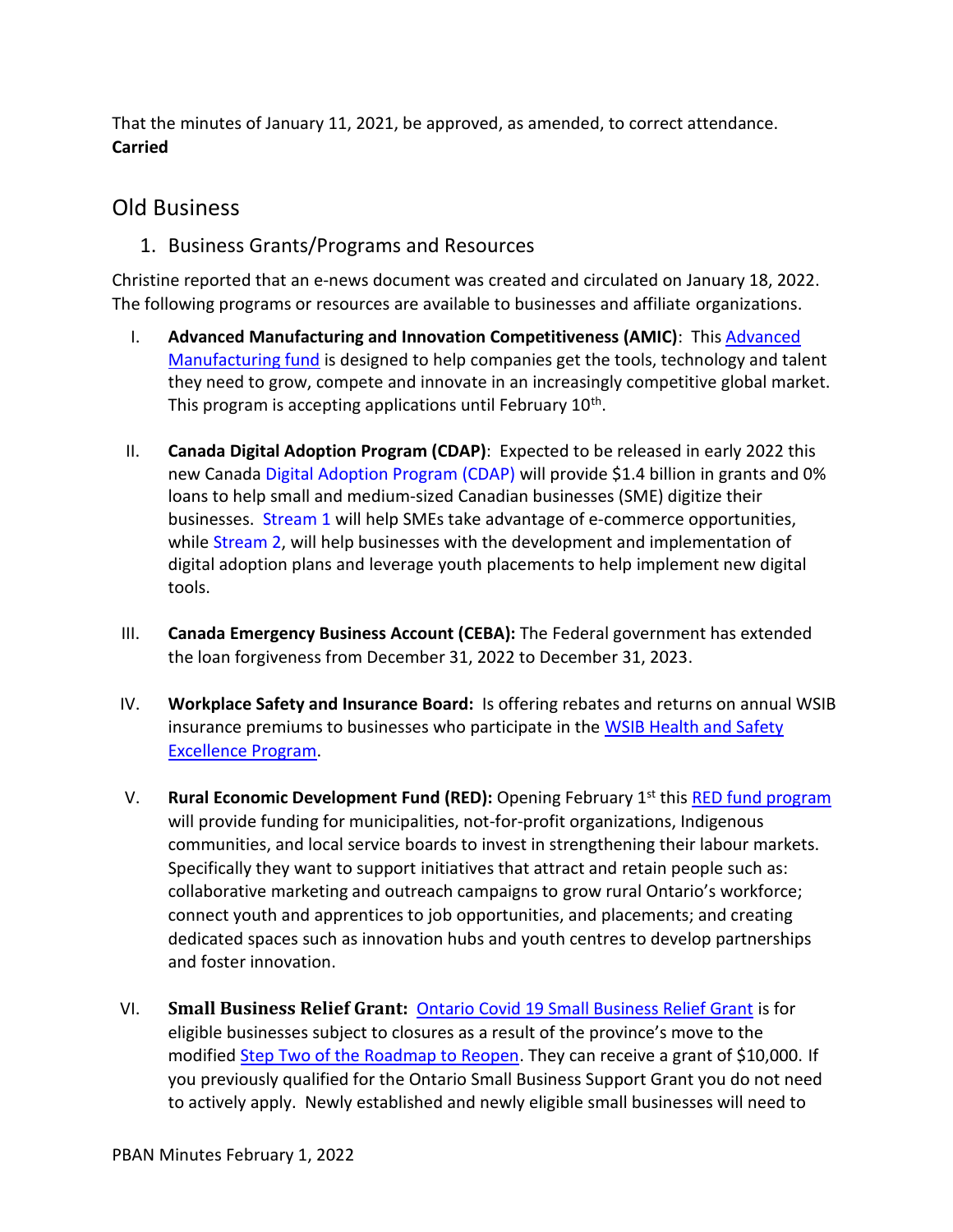apply once the application portal opens. Portal for this application is expected to open in days.

- VII. **Ontario Business Costs Rebate Program:** [Ontario Business Costs Rebate Program](https://www.ontario.ca/page/businesses-get-help-covid-19-costs#section-1) will support businesses that are most impacted by public health measures in response to the Omicron variant. Eligible businesses that were required to close or reduce capacity will receive rebate payments for a portion of the property tax and energy costs they incur while subject to these measures. Eligible businesses required to reduce capacity to 50 per cent, such as smaller retail stores, will receive a rebate payment equivalent to 50 per cent of their costs, while businesses required to close for indoor activities, such as restaurants and gyms, will receive a rebate payment equivalent to 100 per cent of their costs. Applications will opened January 18, 2022 and are retroactive to December 19<sup>th</sup>.
- VIII. **Improved Cash Flows for Ontario Businesses:** Under these measures, business may be eligible to delay payments of provincially administered taxes, six-month interest free and penalty free fee periods. The eligible period will be January 1, 2022 to July 1, 2022.
- IX. **Canada Recovery Hiring Programs:** Two levels of support are available through the Tourism and Hospitality Recovery Program (THRP) fund and the Hardest-Hit Business Recovery Program (HHBRP) fund.
- X. **2022 Summer Experience Program (SEP):** The Summer Experience Program provides funding to not-for-profit organizations, municipalities, Indigenous organizations, and First Nation communities to create career-related summer employment opportunities for students. The summer employment positions must focus on activities supporting key sectors within the Ministry of Heritage, Sport, Tourism and Culture Industries. SEP employment opportunities must offer training, work experience and skills transferable to the general workforce and to future careers. The positions must focus on activities that support **the key sectors of tourism, culture, heritage and sport and recreation. Applications are due by, February 15, 2022 and are available through the** [Transfer Payment Ontario portal](https://www.app.grants.gov.on.ca/gr/tpcr/#/externalLogin)**.**
- XI. **Francophone Job Creation Program:** The Francophone Job Creation program provides wage subsidy support of up to 50% for eligible hires after September 24, 2021 and before March 31, 2022. Applications are available through the local [Renfrew County](https://www.facebook.com/R.C.CommunityFutures)  [Community Futures Development Corporation.](https://www.facebook.com/R.C.CommunityFutures)
- XII. **OHTO Skills Development:** The [OHTO Skills Development fund](https://comewander.ca/app/uploads/2021/09/TRIP-Skills-Development-Guidelines-2021-22-FINAL.pdf) can support tourism businesses with up to \$2,500 of financial support for projects in following categories, Digital Skillset and E-Commerce, Business Development Support, Customer Service and Recruitment & Retention. The funding must be used by March 31, 2022 and applications are accepted until funding is depleted.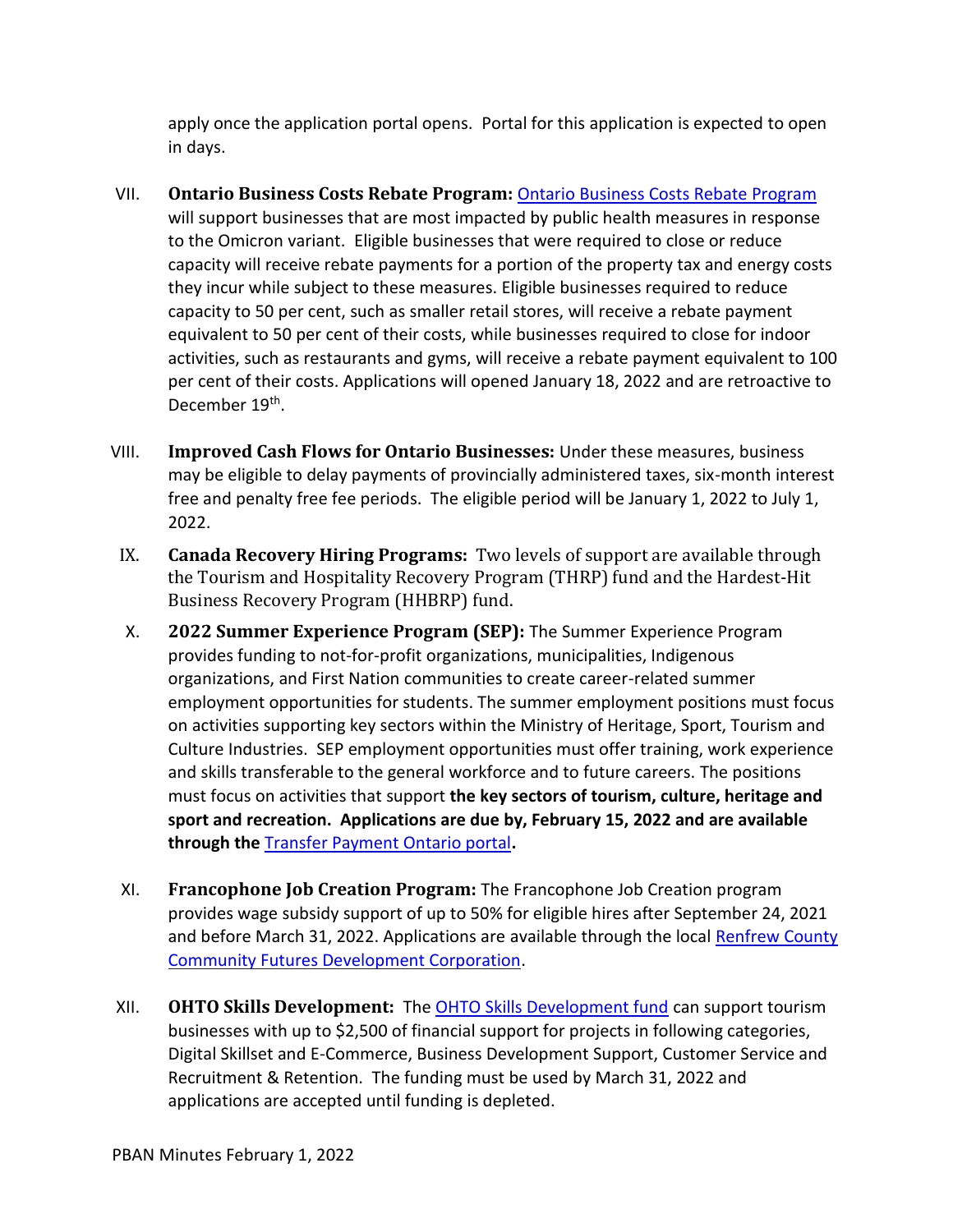- XIII. **Staycation Tax Credit:** As part of the Ontario Government Fall Economic Statement the Staycation Tax Credit was introduced as a short term tourism support benefit. A 20% personal income tax credit can be claimed against eligible accommodation expenses in 2022.
- XIV. **Community Improvement Plan (CIP):** Petawawa now has an active CIP program. Applicants interested in learning more about this local matching funds program should review the material provided on the municipal website at Community Improvement Plan (CIP) - [The Town of Petawawa.](https://www.petawawa.ca/business/economic-development/community-improvement-plan-cip/) Christine reported that The Urban Lounge Salon and Spa was successful in their application presented to Council just after Christmas.
- XV. **Upper Ottawa Valley Chamber of Commerce:** Christine spoke of the many discounts and incentive programs that chamber members can enjoy along with the discounted participation in many networking and industry led events. The UOVCC is currently running their annual membership and all businesses are encouraged to join or renew. More information can be found on the UOVCC [website.](https://www.upperottawavalleychamber.com/)
	- 2. Communications Protocol for Road Projects

Val reported that she had a discussion with Mayor Sweet where she was able to bring forward the recommendations from PBAN regarding implementation of a Communication Protocol for Roads Projects. Mayor Sweet was to bring these items forward to staff for discussion and implementation, as possible.

3. 25th Anniversary Town Celebration – Community Picnic

A group discussion was held to determine the best way to create a specific sponsorship program for the community picnic portion of the Town's 25<sup>th</sup> Anniversary event. It was deemed that the picnic blanket giveaway should reflect the logo of PBAN and our ongoing Shop Local initiative and that the community picnic sponsorship program be designed to allow for the greatest amount of local business participation at a reasonable expense. A request to utilize a local business to source the picnic blanket was also discussed. With this direction a sponsorship package will then be provided at the next meeting.

Moved by Richard McNish Seconded by Cindy Sell That the PBAN logo and Shop Petawawa logo should be on the picnic blanket giveaway. **Carried**

#### New Business

#### 1. Sign By-Law Review

Christine indicated that as part of ongoing review of Planning and Development documents and By-laws that the Official Plan and the Sign by-Law would be undertaken this year. The Sign by-law was endorsed in 2012 and so is in need of review. One of the grants available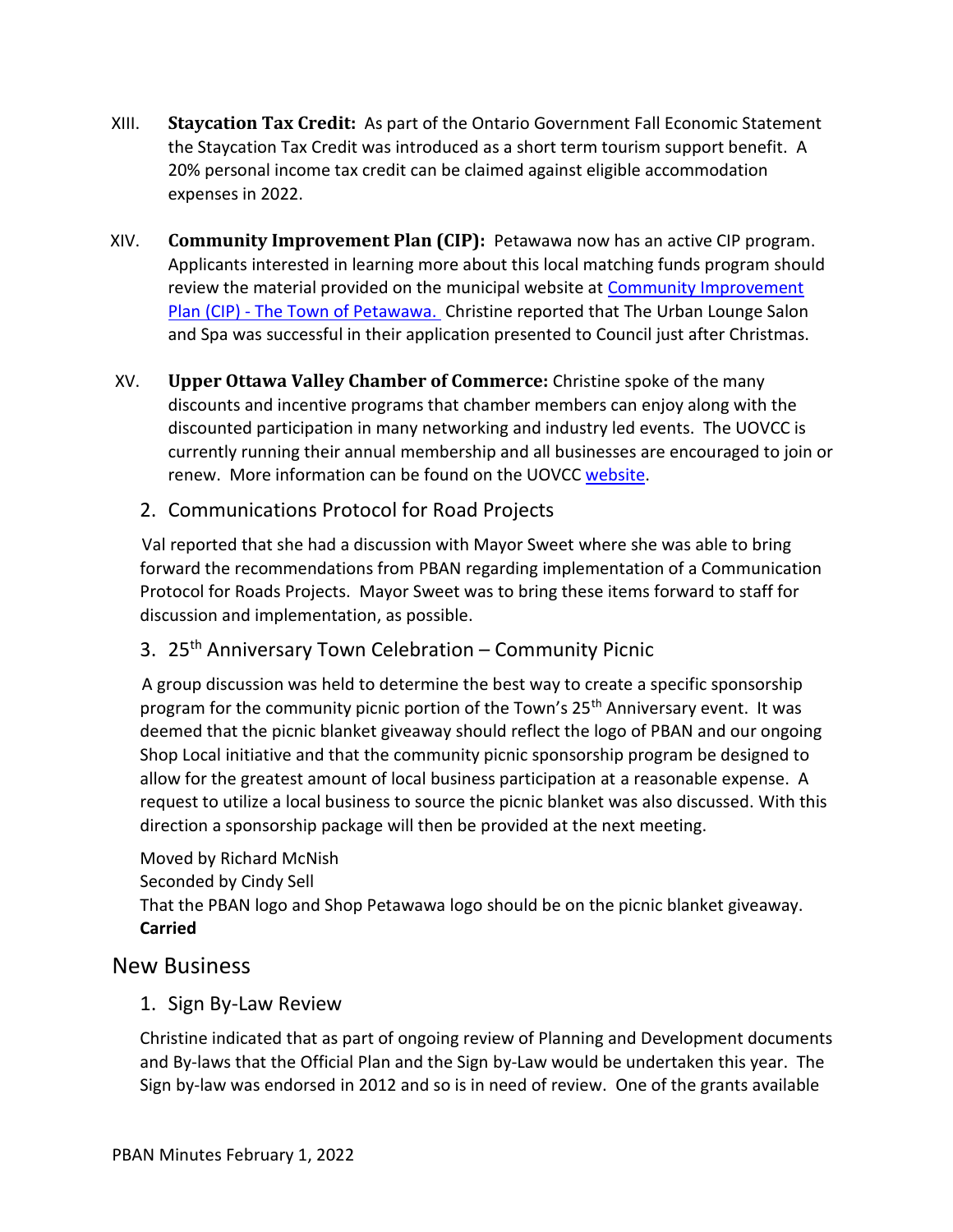under the Community Improvement Plan (CIP) is for the replacement or improvement to signs. Some key elements of the by-law review will include require setbacks, sign types, a specific look at portable signs and language regarding the enforcement of the by-law. Petawawa has engaged WSP to lead us through this process and a notice has been posted to the [municipal website.](https://www.petawawa.ca/business/building-department/municipal-sign-by-law-under-review-4207.html) When a public draft of the document is available it will be posted for public comment.

## Correspondence

There was no correspondence.

# Information (Business Openings/Milestones/Celebrations)

- · Dynamic Medical Aesthetics has opened an outlet service in the Bombshells Hair Salon at 1027 Victoria Street.
- · Banville Yamaha under new ownership is now Ottawa Valley Yamaha.
- · The ESSO Service at 3416 Petawawa Blvd. has advised of closure. ESSO currently operates that location under a commission model where gas and pumps belong to ESSO.

#### Events

- · Cabin Fever 2022 was planned with a mix of virtual and in-person activities. Events will proceed in adherence with provincial restrictions in place.
- · The Upper Ottawa Valley Chamber of Commerce will hold its Annual General Meeting on February 23<sup>rd</sup>.
- · OV Boss Babes will be hosting an Ottawa Valley Women's Collective event in celebration of International Women's Day. This panel discussion event will take place March 5<sup>th</sup>.
- The Upper Ottawa Valley Chamber of Commerce will be hosting a speaker event in honor of International Women's Day from noon - 1 pm on March 8<sup>th</sup>.

# Round Table

Portia indicated that the business was operational after a vacation closure and that under current restriction facials are again permitted. They are considering bringing back additional services.

Claude reported that he has been baffled that military releases have not decreased. He reported that an estimated 400 members will have transitioned out in 2021 both for medical and non-medical related circumstances. The Transition Centre is open virtually and they are planning to deliver SCAN training programs. Completing training of additional staff members is anticipated in the coming few weeks.

William reported that he received a positive response to his Digital Main Street Digital Transformation Grant application.

Cindy reported that housing inventory remains very low. She noted that there were ten home sales in Petawawa in January with one active listing today. Houses are typically selling within 3